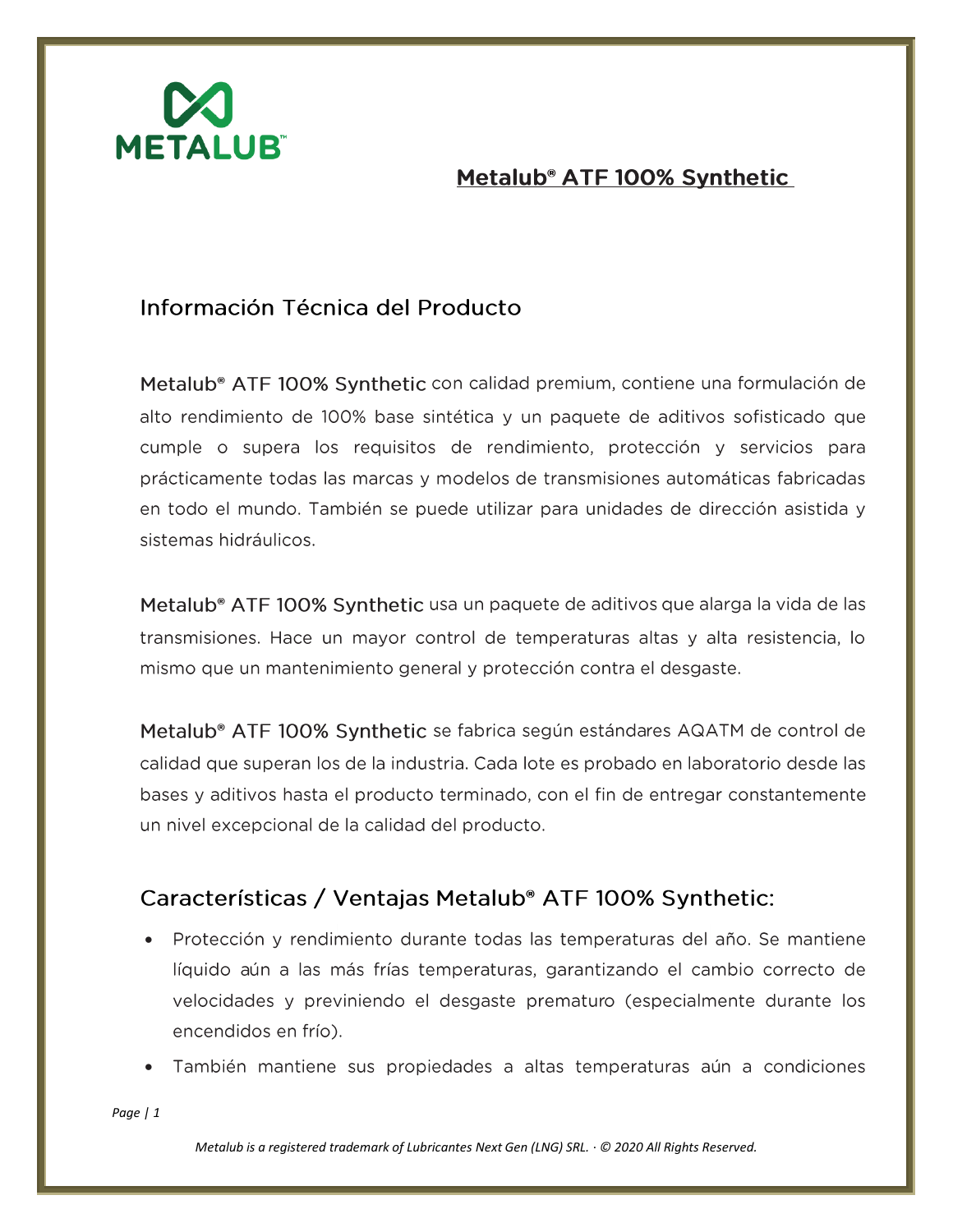

extremas de operación.

- Protección anti-desgaste y estabilidad en cambio de velocidades. Ayuda a alargar la vida útil de la transmisión y extiende los intervalos del servicio. Funciona también en direcciones asistidas, y algunos sistemas hidráulicos.
- Suave ejecución de los cambios de velocidad y protección contra la vibración. La tecnología sintética provée suavidad al momento de hacerse los cambios de velocidad y por lo tanto evita vibraciones que deterioran las transmisiones automáticas.
- · Vida útil por más tiempo. La fórmula sintética permanece estable por más tiempo que los ATF convencionales, especialmente bajo condiciones extremas.
- Un solo ATF para casi todas las transmisiones elimina el riesgo de utilizar ATF erroneamente en ciertas transmisiones. El instalador solo tiene que mantener en inventario un solo tipo de ATF para virtualmente servir a todas las transmisiones.

### A PLICACIONES

Metalub<sup>®</sup> ATF 100% Synthetic esta diseñado para los siguientes usos:

- Carros de pasajeros
- Camiones de trabajo liviano
- Vehículos comerciales y camiones.
- Vehículos dentro y fuera de carretera
- Buses en general •
- · Vehículos de emergencia.
- Virtualmente todas los ATF mundialmente. No reemplaza CVT (Continuously Variable Transmissions) o DCT (Dual Clutch Transmissions) que requieren fluidos especiales.

*Page | 2*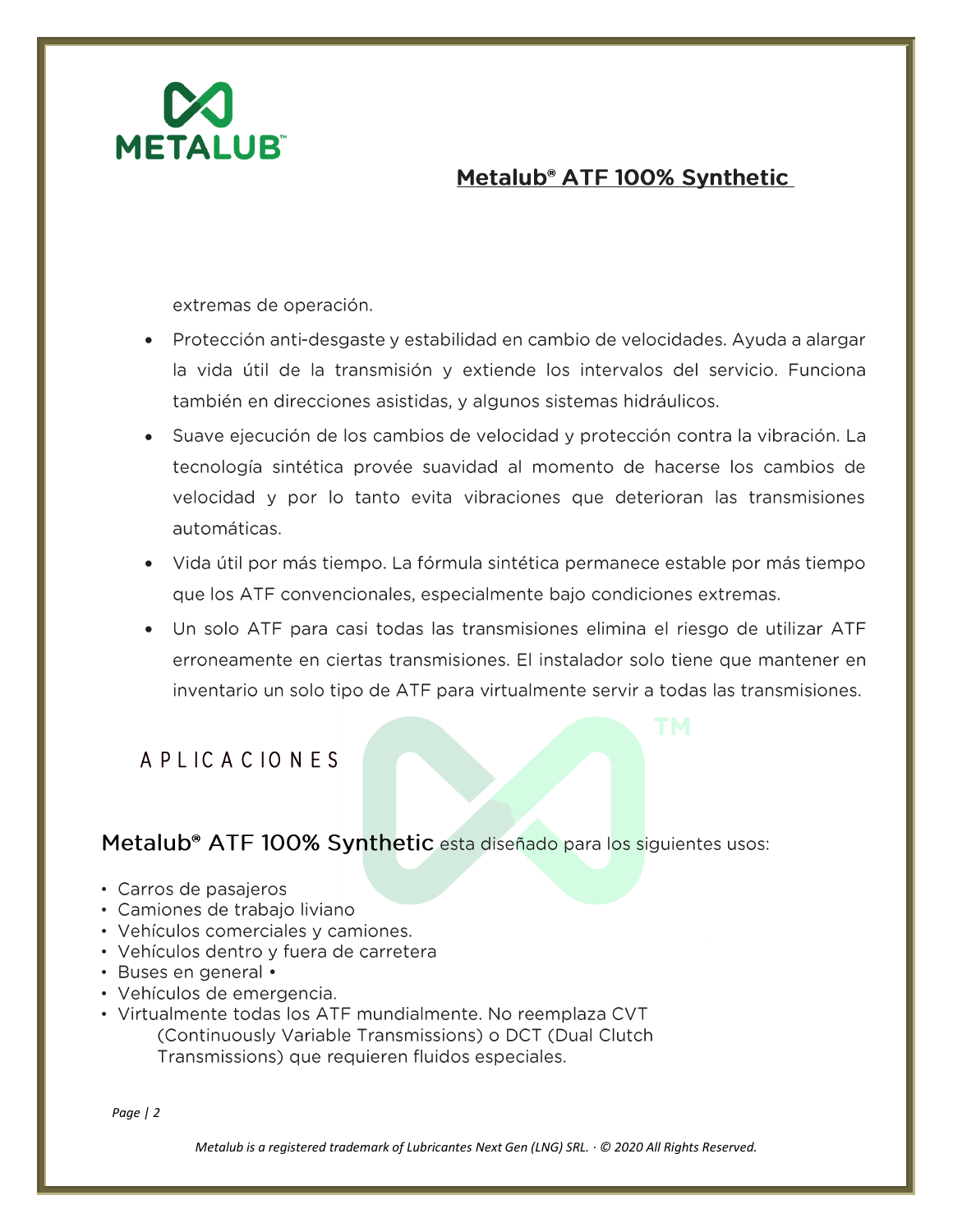

- · Se puede utilizar en reemplazo de fluidos de dirección asistida y sistemas hidráulicos.
- · Homologado para transmisiones automáticas que requieran aceite de baja viscosidad.

Recomendaciones/Especificaciones

Metalub<sup>®</sup> ATF 100% Synthetic es apropiado para el uso en los vehículos que especifican los siguientes requisitos:

- GM DEXRON®, DEXRON® II, II-E, III, III-G, III- H, VI
- Chrysler (Mopar) ATF-Plus, ATF +3, ATF +4
- $\cdot$  BMW
- Honda Z-1
- .Ford MERCON®, MERCON®LV
- Allison C-3, C-4, TES-295, TES-389
- Hyundai/Kia SP- II/III/IV
- Nissan/ Infinity Matic Fluids
- Volvo
- $\cdot$ CAT TO-2
- $\cdot$  JASO
- •Mercedes
- Mitsubishi
- Toyota/ Lexus T-(III, IV), WS.

Esta es solo una breve lista generalizada. Vea la siguiente lista para mayor información.

Page  $/3$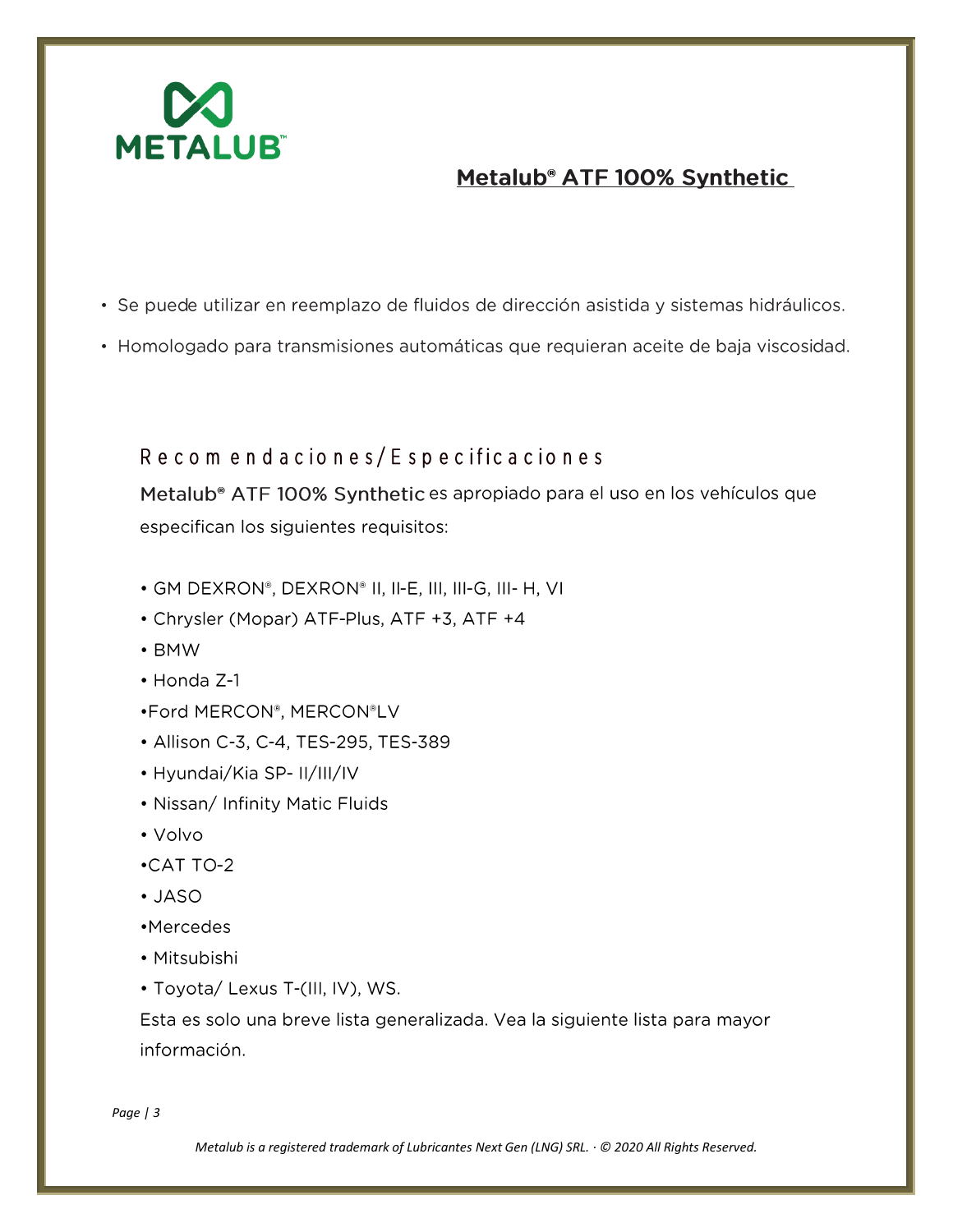

| GM DEXRON®-VI (License<br># $[-60158]$                                 | Ford WSS M2C 922A1, 924A (XT-8-QAW)<br>JWS 3309               | Nissan Matic Fluid C/D/J/K/S                   |  |
|------------------------------------------------------------------------|---------------------------------------------------------------|------------------------------------------------|--|
| Ford MERCON®LV                                                         | Fuso ATF-II/SPIII/A4                                          | Opel (all vehicles)                            |  |
| Acura ATF-Z1                                                           | GM9986195 (Aisin AW, JWS 3309)                                | Peugeot ZF 4HP20                               |  |
| <b>AISINWARNER</b><br>JWS3309, JWS3324, T IV,<br>$AW-1$                | <b>GM TASA</b>                                                | Porsche ZF 5HP19FL, ZF 5HP20,<br>LT71141       |  |
| <b>ALLISON Technical</b><br><b>Engineering Applica-tion TES</b><br>295 | GM DEXRON®-II/IID/IIE/IIIG/IIIH                               | Porsche ATF 3403-M115,                         |  |
| ALLISON C-3/C-4                                                        | Hino Blue ribbon ATF                                          | Porsche T-IV (JWS 3309)                        |  |
| American Motors ATF +3/+4                                              | Honda ATF-Z1 (except in CVTs)                                 | Saab T-IV (JWS 3309)                           |  |
| ATF RED 1, RED 1K                                                      | Honda DW-1                                                    | Saab 93 165 147                                |  |
| Audi 5 HP LT71141 (ZF 5<br>HP 18FL/19FL/24A)                           | Hyundai/Kia SP-IV/SPI-IV M/SP-IV-RR/SP-III                    | Saturn T-IV (JWS 3309)                         |  |
| Audi G 052 162-A1/A2                                                   | Hyundai/Kia Dex-II/ SP-II                                     | Scion (all vehicles)                           |  |
| BMW JWS 3309 (T-IV)                                                    | Hyundai/Kia JWS 3314/9683                                     | Shell 3403, M115, LA 2634                      |  |
| BMW LA2634                                                             | <b>ISUZU BESCO ATF-II /III</b>                                | Subaru ATF                                     |  |
| BMW LT71141 (ZF 5 HP<br>18FL/19FL/24A)                                 | Jaguar ATF 3403 M115, ATF 3403-M115,                          | Subaru ATF 5AT                                 |  |
| BMW ZF 5HP18FL, 5HP24,<br>5HP30                                        | Jaguar ATF LT71141, ZF 5HP24                                  | Subaru DEXRON®-II                              |  |
| <b>BMW 7045E</b>                                                       | Jaguar JLM20238                                               | Subaru ATF, ATF HP                             |  |
| BMW ETL-8072B                                                          | Jaguar ATF 3403 JLM20238,                                     | Suzuki AT OIL 5D06                             |  |
| <b>BMW MINI</b>                                                        | JASO M315-2013 1A-LV                                          | Suzuki ATF 2326/2384K/JWS<br>3309/3314/3317    |  |
| CAT TO-2                                                               | $IEEP$ ATF+3, +4                                              | Texaco 7045-E/8072B/N402                       |  |
| Chrysler ATF+, +2, +3 (MS<br>7176E), +4 (MS 9602)                      | Lexus JWS 3309                                                | Toyota ATF D-II/D-III/T-III/T-IV/WS            |  |
| Chrysler/Dodge MOPAR AS<br>68 RC (T-IV), JWS 3309                      | KIA ATF SP-II, SP-III, SP-IV, SP-IVM, Red 1                   | Vickers M2950-S, I-286-S                       |  |
| Daewoo LT 71141                                                        | Mazda ATF D-II/M-III/M-V/FZ/S-1/N-1                           | Voith 55.6335.xx (G607)                        |  |
| Daihatsu AMMIX ATF D-II                                                | Mazda ATF F-1                                                 | <b>Volvo CE 97340</b>                          |  |
| Daihatsu AMMIX ATF D-III<br>SP                                         | <b>MAZDA ATF 3317</b>                                         | VW 5 HP (ZF 5 HP 30)/(18FL,<br>30)/(19FL, 24A) |  |
| Esso LT 71141                                                          | MB 236.1/236.2/236.3/236.41/236.5/236.6/236.<br>7/236.8/236.9 | VW G-055-025 A2 (JWS 3309)                     |  |
| FIAT T-IV type, JWS 3309                                               | MINI COOPER T-IV                                              | VW TL 521 62                                   |  |
| Ford MERCON®                                                           | Mitsubishi Diaqueen SK/SP-II/SP-III/SP-IV/AW/<br>12/13        | ZF all 3 & 4 speed transmission                |  |
| Ford<br>FNR5/M2C138CJ/M2C166                                           | Mitsubishi Diaqueen ATF PA                                    | ZF TE-ML 09/09X/11A/11B                        |  |
| Ford WSS M2C 138CJ,<br>166H                                            | NAG 1 (Chrysler, Jeep, Cherokee)                              |                                                |  |

*Page | 4*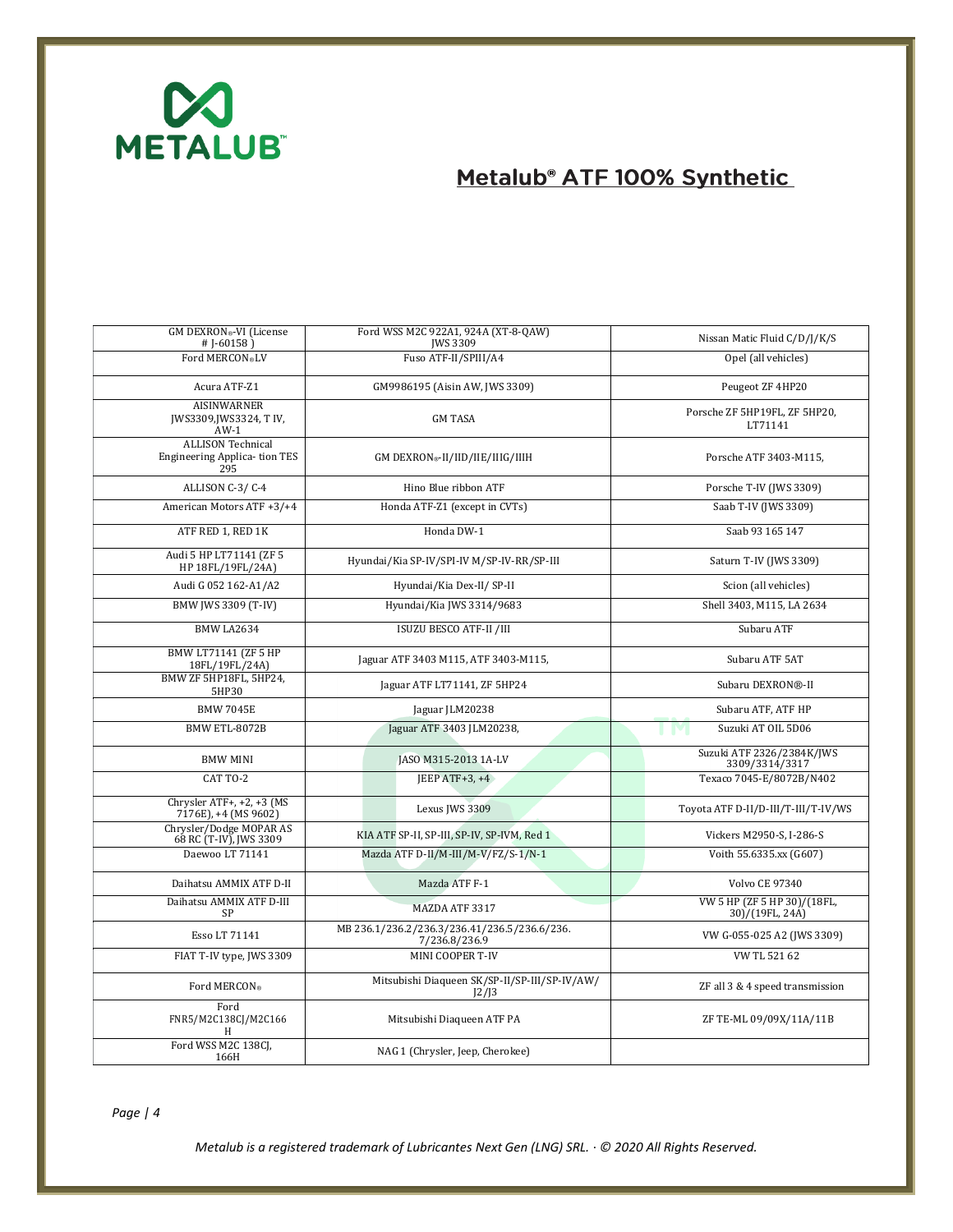

La recomendación del ATF puede variar entre los modelos de un fabricante. Consultar manual del propietario para la correcta recomendación del líquido para la transmisión automática.

Manejo especial, notificaciones y advertencias

Utilice el mismo cuidado y manejo que usaría con cualquier otro producto de petróleo.

La sobreexposición al producto puede causar irritación de los ojos, piel, o respiratoria. El contacto continuo con el aceite usado ha causado cáncer de piel en pruebas de laboratorio. Evite el contacto permanente. Lave la piel con agua y jabón. Lave o deseche la ropa sucia. Envases vacíos contienen vapores y residuos. No re-utilizar.

MANTENERLO ALEJADO DE LOS NIÑOS.